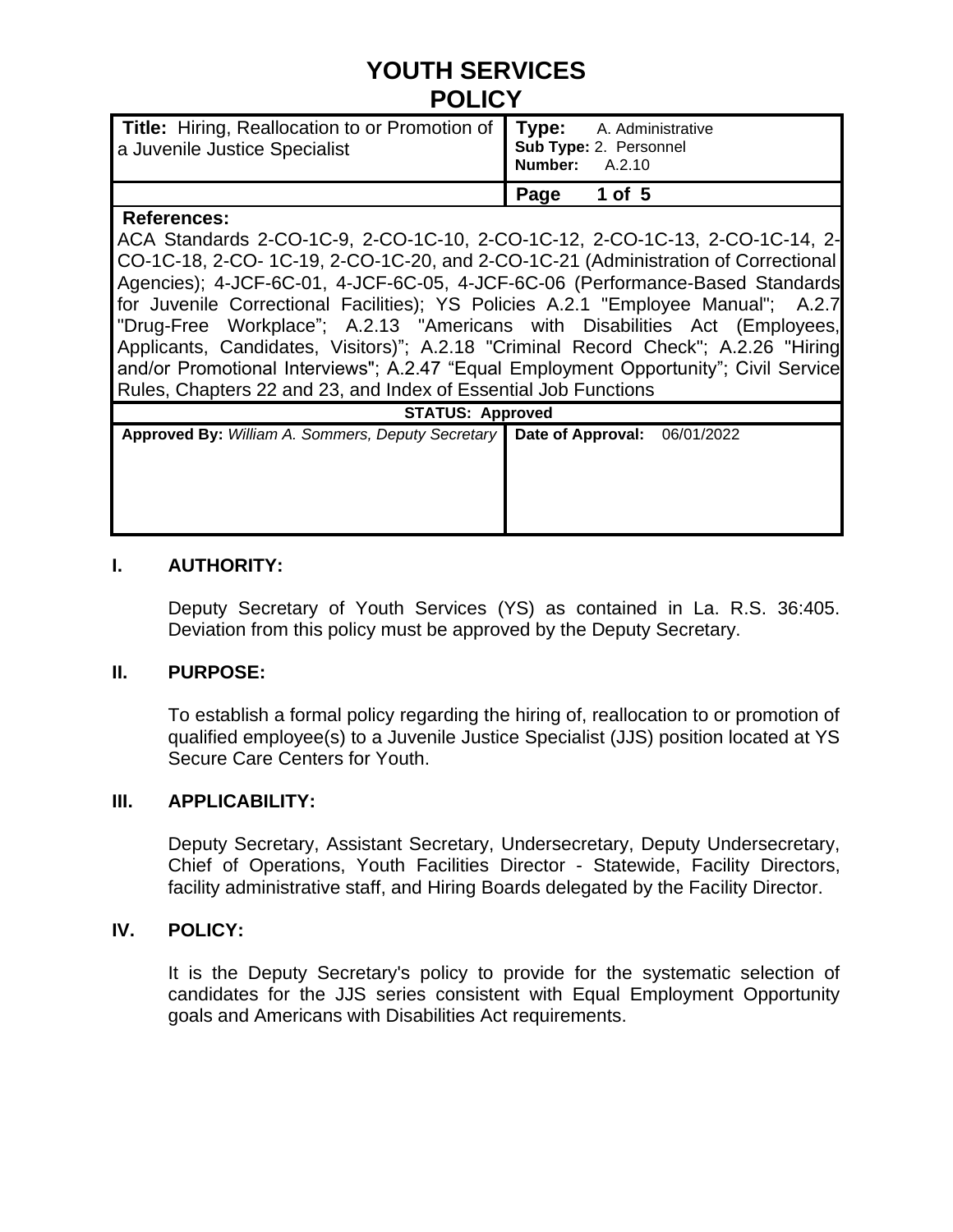#### **YS Policy No. A.2.10 Page 2**

#### **V. JJS APPLICATION PROCESS:**

- A. Each unit is responsible for maintaining JJS applications for 90 days after the closing date.
- B. Public Safety Services (PSS) Human Resources (HR) shall ensure the applicant meets the minimum qualifications prior to forwarding the applicant pool to the Facility Director.
- C. When the interview process is complete, the appropriate documents shall be submitted to PSS/HR for processing.
- D. Selective certification in order to meet the facility needs requires the approval of the Undersecretary or the Deputy Secretary, as well as the Department of State Civil Service.

#### **VI. CANDIDATES ELIGIBLE FOR A JJS 1/2/3:**

- A. JJS 1/2/3 positions shall be hired on a noncompetitive basis. JJS position levels are determined through review of the application for qualifications by Louisiana State Civil Service.
- B. Should an applicant wish to be considered for employment at more than one secure care facility, a separate application must be submitted for each job posting of interest. Applications are valid for 90 days from the closing date. Applications from a corrections posting are valid for 180 days from the eligibility date.
- C. Hiring Requirements for a JJS 1/2/3
	- 1. Have valid drivers license,
	- 2. Pass the Diana Screen,
	- 3. Pass the health screen,
	- 4. Pass a drug test,
	- 5. Pass a criminal records check, to include: no convictions of a misdemeanor crime of domestic violence or a felony, or be under indictment on a felony charge unless relief from the disabilities imposed by state and federal laws has been granted,
	- 6. Complete and pass an oral interview, and
	- 7. Be able to perform essential functions of the job. (Such performance may be assisted by accommodation to overcome disability if the accommodation is reasonable and feasible.)

A conditional offer of employment may be made contingent upon the candidate passing a health screen, a drug test and a criminal records check.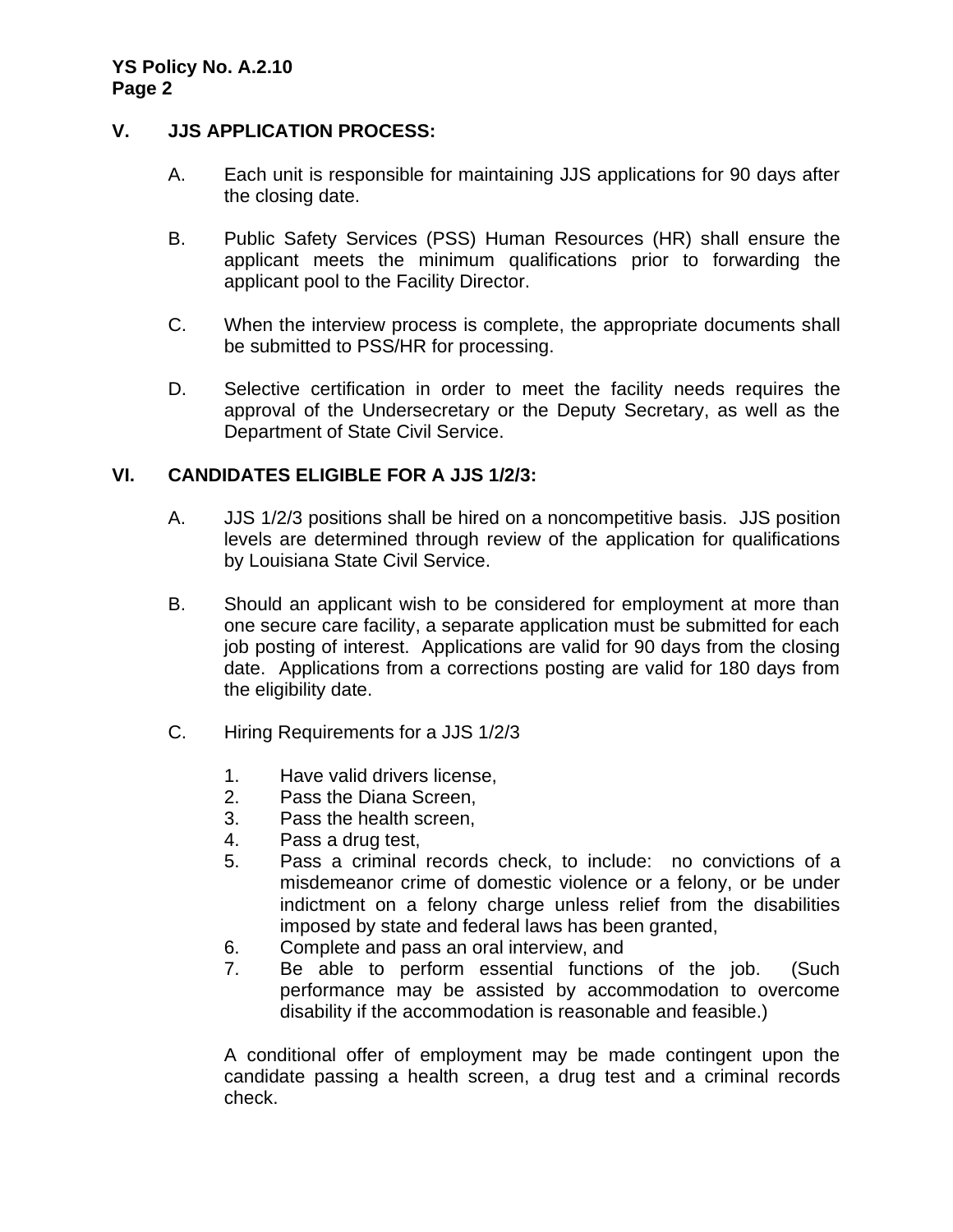D. **Interview and Hiring Process** 

The JJS Hiring Board shall consist of two to five members appointed at the discretion of the Facility Director. Members shall have appropriate employment experiences and knowledge of the position's job description in order to accurately describe to the applicant the type of work entailed for a JJS 1/2/3. Board members shall also have appropriate training on the interview process in accordance with YS Policy A.2.26. During the interview process, applicants shall:

- 1. Complete the additional questions to be included during the interview for JJS positions, per Attachment A.2.10 (b).
- 2. Receive rating on the attributes listed on the JJS 1/2/3 Hiring Board Evaluation Form [see Attachment A.2.10 (a)], with consideration given to the following:
	- a. Civil Service Application,
	- b. Essential Functions Form/Job Requirements Consideration,
	- c. Criminal Records Check,
	- d. Driver's License Check,
	- e. Law Enforcement Supplement (see attachment),
	- f. Experience (history),
	- g. Education/Training/College,
	- h. Judgment,
	- i. Decisiveness,
	- j. Confidence,
	- k. General Appearance,
	- l. Verbal Skills,
	- m. Written Language Skills, and
	- n. Interpersonal Skills.
- E. Newly Hired Employees

DPS HR will send a list of newly hired OJJ employees to DCFS on the first and the fifteenth of each month. Should the designated date fall on a nonworking day, the list will be sent on the closest regularly scheduled work day immediately preceding the designated send date. In the event of a violation, OJJ will be immediately notified, otherwise a quarterly review of submissions will be sent to the Undersecretary, Deputy Undersecretary or designee(s) of the results for record keeping and auditing purposes.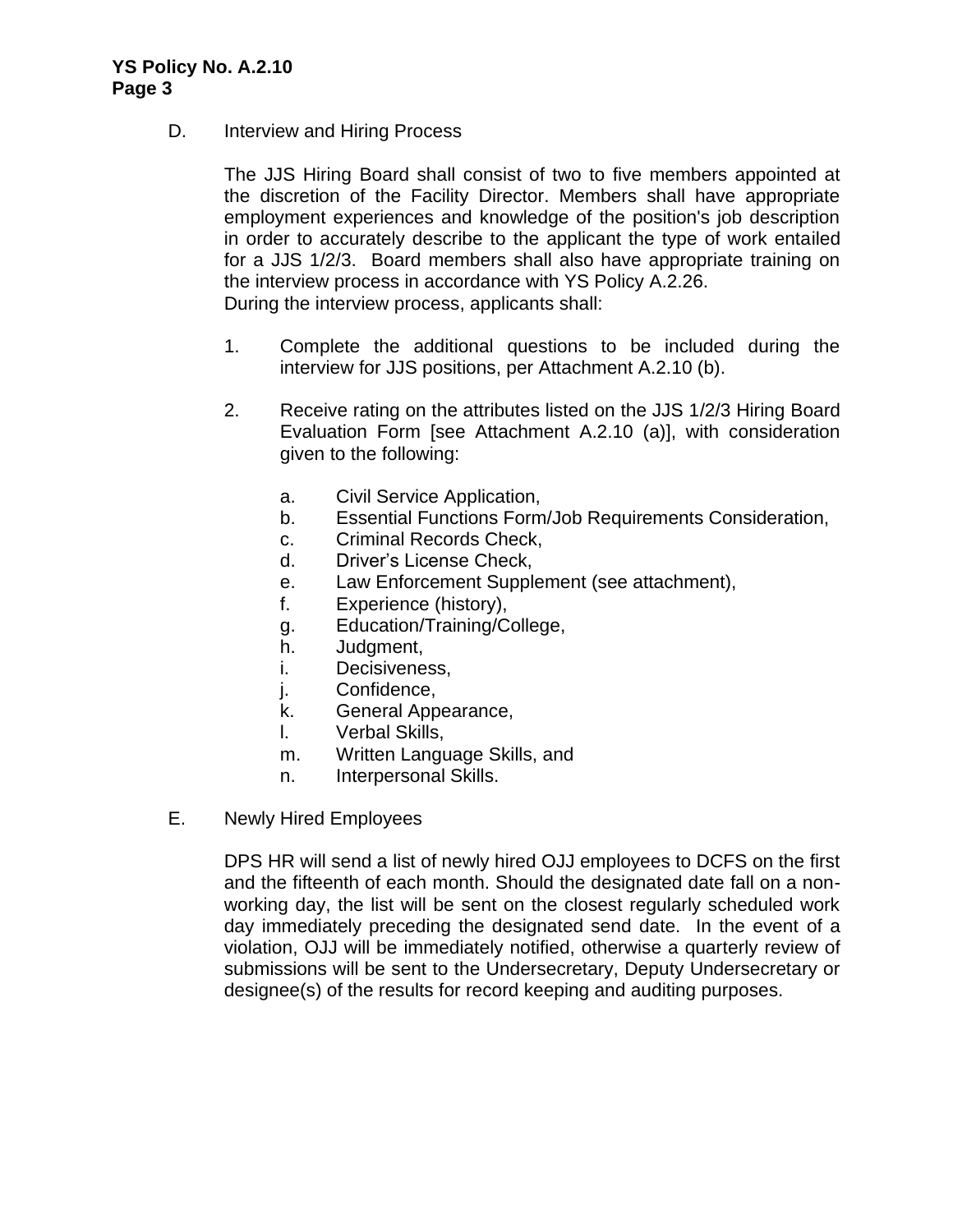Notification of hire must be received in HR no later than 12pm on the last working day prior to the list being sent to DCFS for screening. Should notification be received in HR of a pending new hire after this deadline, or the number of allowable submissions to DCFS have been exceeded, that applicant will be added to a future submission

### **VII. EMPLOYEES ELIGIBLE FOR REALLOCATION TO JJS 2:**

- A. Each unit shall maintain a written policy and guidelines for reallocation to a JJS 2.
- B. List of Eligibles:

The PSS HR will send a list of eligibles for the JJS 2 to the Facility Director from the LA Careers posting after position announcements expire.

- C. Minimum Reallocation Requirements include:
	- 1. Successfully completed a one year probationary training period.
	- 2. Achieved a Successful or above Performance Evaluation Rating.
	- 3. Be able to perform essential functions of the job (such performance may be assisted by accommodation if the accommodation is reasonable and feasible).
	- 4. Meet the minimum qualification requirements for the position.

#### **VIII. EMPLOYEES ELIGIBLE FOR REALLOCATION TO JJS 3:**

- A. Each unit shall maintain written policy and guidelines for reallocation to a JJS 3.
- B. Reallocation to a JJS 3 requires all of the above under Section VII, as well as two (2) years of experience.
- C. Lists of Eligibles:

The PSS HR will send a list of eligibles for the JJS 3 to the Facility Director from the LA Careers posting after position announcements expire.

#### **IX. EMPLOYEES ELIGIBLE FOR PROMOTION TO A JJS 4, 5, 6 AND 7:**

- A. Each unit shall maintain written policy and guidelines for promotion to a JJS 4, 5, 6 and 7.
- B. The PSS HR will send a list of eligibles to the Facility Director for JJS 4, 5, 6 and 7 from the LA Careers posting after the position announcements expire.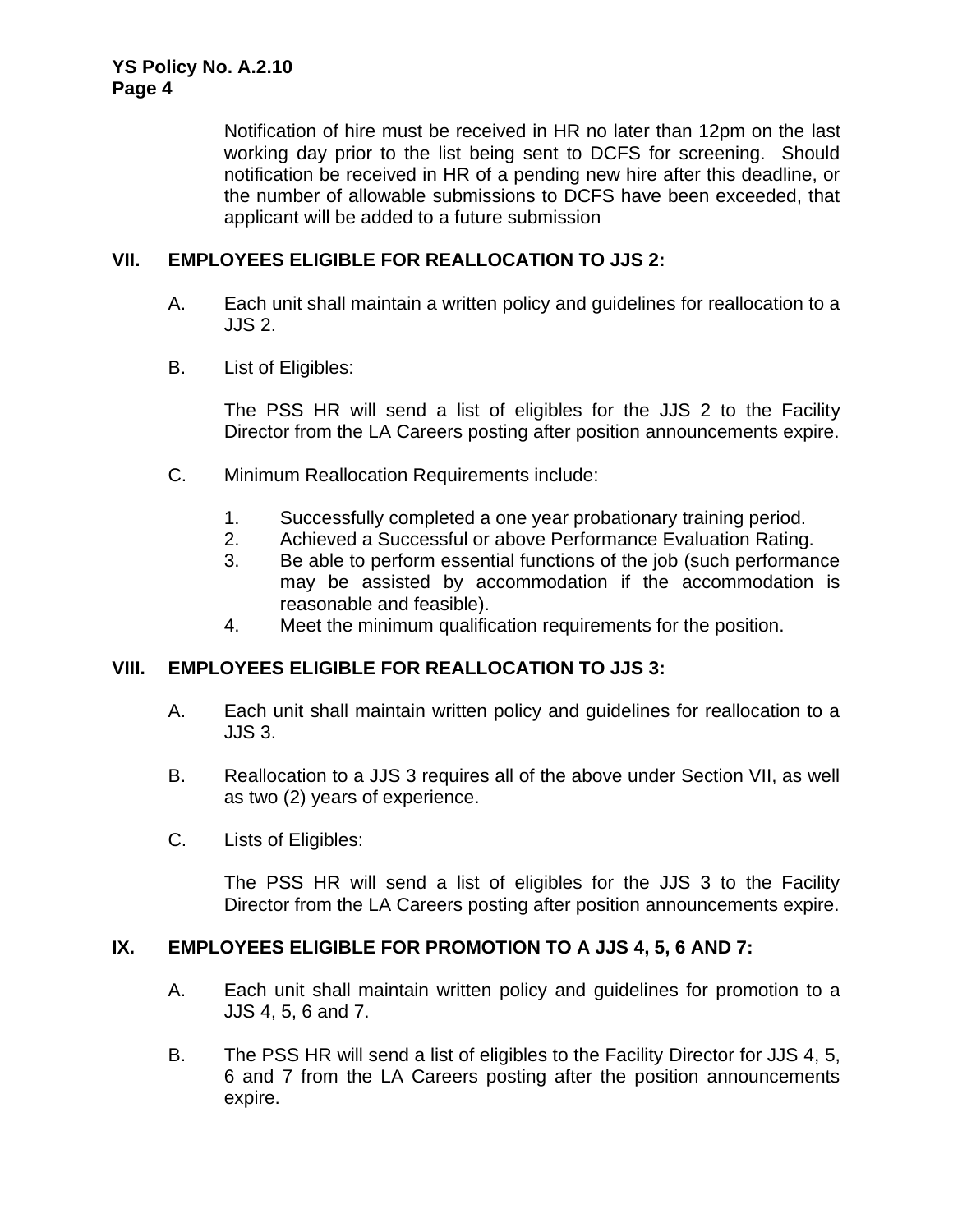#### **YS Policy No. A.2.10 Page 5**

- C. Minimum Promotion Requirements:
	- 1. Achieves a Successful or above Performance Evaluation Rating.
	- 2. Be able to perform essential functions of the job (such performance may be assisted by accommodation if the accommodation is reasonable and feasible).
	- 3. Meet minimum qualification requirements for the position.
	- 4. Must pass a drug test.
- D. Interview and Promotion Process:
	- 1. The Promotion Board for the selection of employees for promotion to a JJS 4, 5, 6 or 7, shall be comprised of a minimum of three members, including one facility administrative staff. The other members should reflect the workforce diversity of the facility and shall have appropriate training on the interview process.
	- 2. Candidates for promotion shall be interviewed and selected based on the minimum promotional requirements along with factors relating to experience, confidence, management and leadership skills.

**Previous Regulation/Policy Number:** A.2.10 **Previous Effective Date:** 05/19/2021 **Attachments/References:** A.2.10 (a) JJS Hiring Board Evaluation Form – May 2012.docx A.2.10 (b) Additional Questions to be included During Interview for JJS Positions – May 2012.docx A.2.10 (c) Conditional Offer of Employment May 2019.doc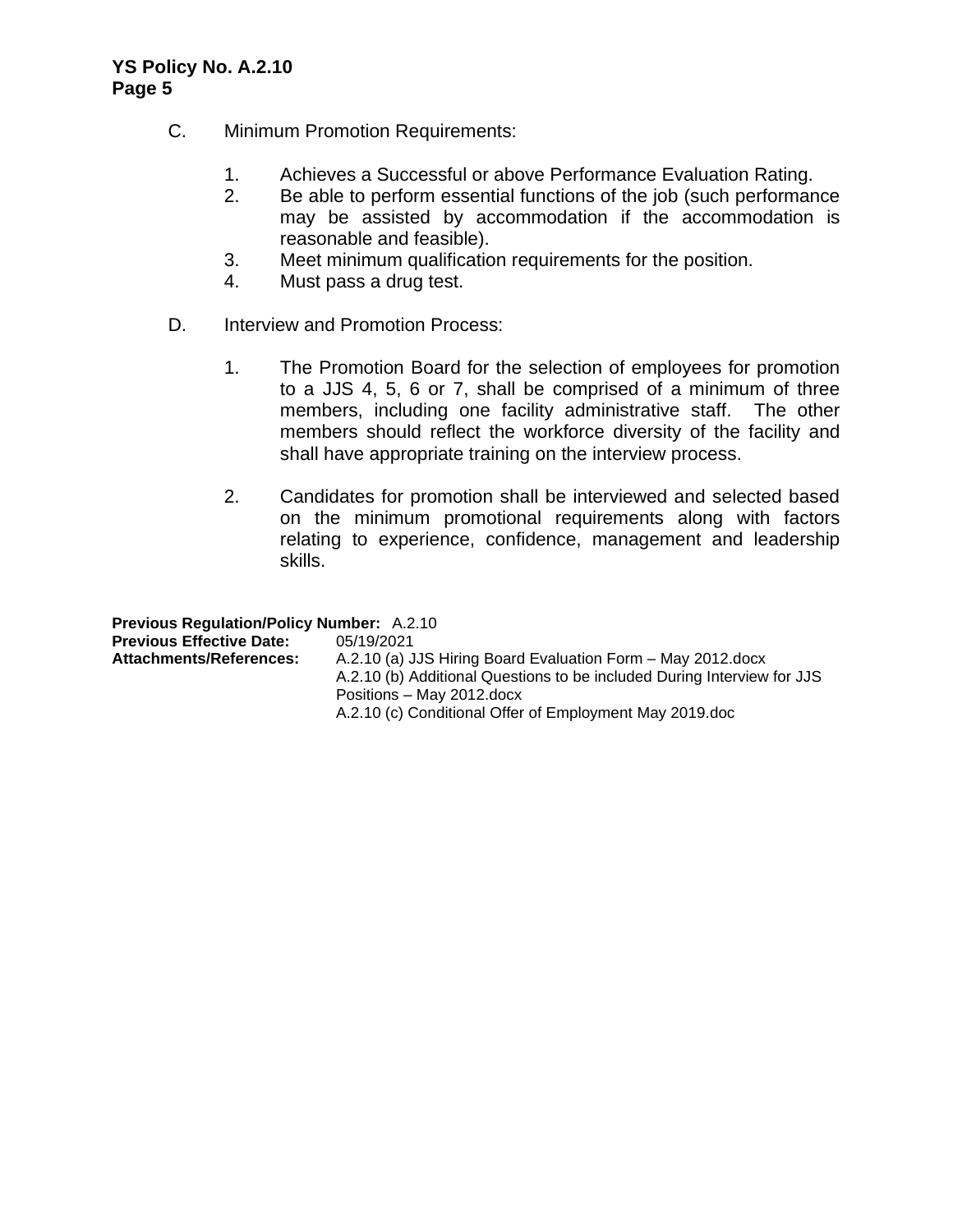**A.2.10 (a)**

## **JJS HIRING BOARD EVALUATION FORM**

|                                                                           | 2)<br>3)                                                                                                                        |  |  |  |                        |  |  |  |  |  |  |  |  |  |  |
|---------------------------------------------------------------------------|---------------------------------------------------------------------------------------------------------------------------------|--|--|--|------------------------|--|--|--|--|--|--|--|--|--|--|
| (Print)<br>4)                                                             | $\begin{tabular}{ c c c c } \hline 5) & \quad \quad & \quad \quad & \quad \quad & \quad \quad \\ \hline \end{tabular}$<br>Date: |  |  |  |                        |  |  |  |  |  |  |  |  |  |  |
| <b>Option 1 (Pass/Fail)</b>                                               |                                                                                                                                 |  |  |  |                        |  |  |  |  |  |  |  |  |  |  |
|                                                                           |                                                                                                                                 |  |  |  | <b>APPLICANT NAMES</b> |  |  |  |  |  |  |  |  |  |  |
| <b>Essential/Mandatory Criteria</b>                                       |                                                                                                                                 |  |  |  |                        |  |  |  |  |  |  |  |  |  |  |
| Essential Functions Form/Job Requirements Consideration                   |                                                                                                                                 |  |  |  |                        |  |  |  |  |  |  |  |  |  |  |
| <b>Criminal Records Check</b>                                             |                                                                                                                                 |  |  |  |                        |  |  |  |  |  |  |  |  |  |  |
| <b>Driver's License Check</b>                                             |                                                                                                                                 |  |  |  |                        |  |  |  |  |  |  |  |  |  |  |
| Accuracy of Information                                                   |                                                                                                                                 |  |  |  |                        |  |  |  |  |  |  |  |  |  |  |
| PASS/FAIL                                                                 |                                                                                                                                 |  |  |  |                        |  |  |  |  |  |  |  |  |  |  |
| Option 2 (Second Interview - maximum of 3 points per factor OR pass/fail) |                                                                                                                                 |  |  |  |                        |  |  |  |  |  |  |  |  |  |  |
| Experience (History)                                                      |                                                                                                                                 |  |  |  |                        |  |  |  |  |  |  |  |  |  |  |
| Education/Training/College                                                |                                                                                                                                 |  |  |  |                        |  |  |  |  |  |  |  |  |  |  |
| Judgment                                                                  |                                                                                                                                 |  |  |  |                        |  |  |  |  |  |  |  |  |  |  |
| Decisiveness                                                              |                                                                                                                                 |  |  |  |                        |  |  |  |  |  |  |  |  |  |  |
| Confidence                                                                |                                                                                                                                 |  |  |  |                        |  |  |  |  |  |  |  |  |  |  |
| <b>General Appearance</b>                                                 |                                                                                                                                 |  |  |  |                        |  |  |  |  |  |  |  |  |  |  |
| <b>Verbal Skills</b>                                                      |                                                                                                                                 |  |  |  |                        |  |  |  |  |  |  |  |  |  |  |
| Written Language Skills                                                   |                                                                                                                                 |  |  |  |                        |  |  |  |  |  |  |  |  |  |  |
| <b>Interpersonal Skills</b>                                               |                                                                                                                                 |  |  |  |                        |  |  |  |  |  |  |  |  |  |  |
| <b>TOTAL SCORE</b>                                                        |                                                                                                                                 |  |  |  |                        |  |  |  |  |  |  |  |  |  |  |
| Military (Optional Bonus Points)                                          |                                                                                                                                 |  |  |  |                        |  |  |  |  |  |  |  |  |  |  |
| <b>Overall Recommendation</b>                                             |                                                                                                                                 |  |  |  |                        |  |  |  |  |  |  |  |  |  |  |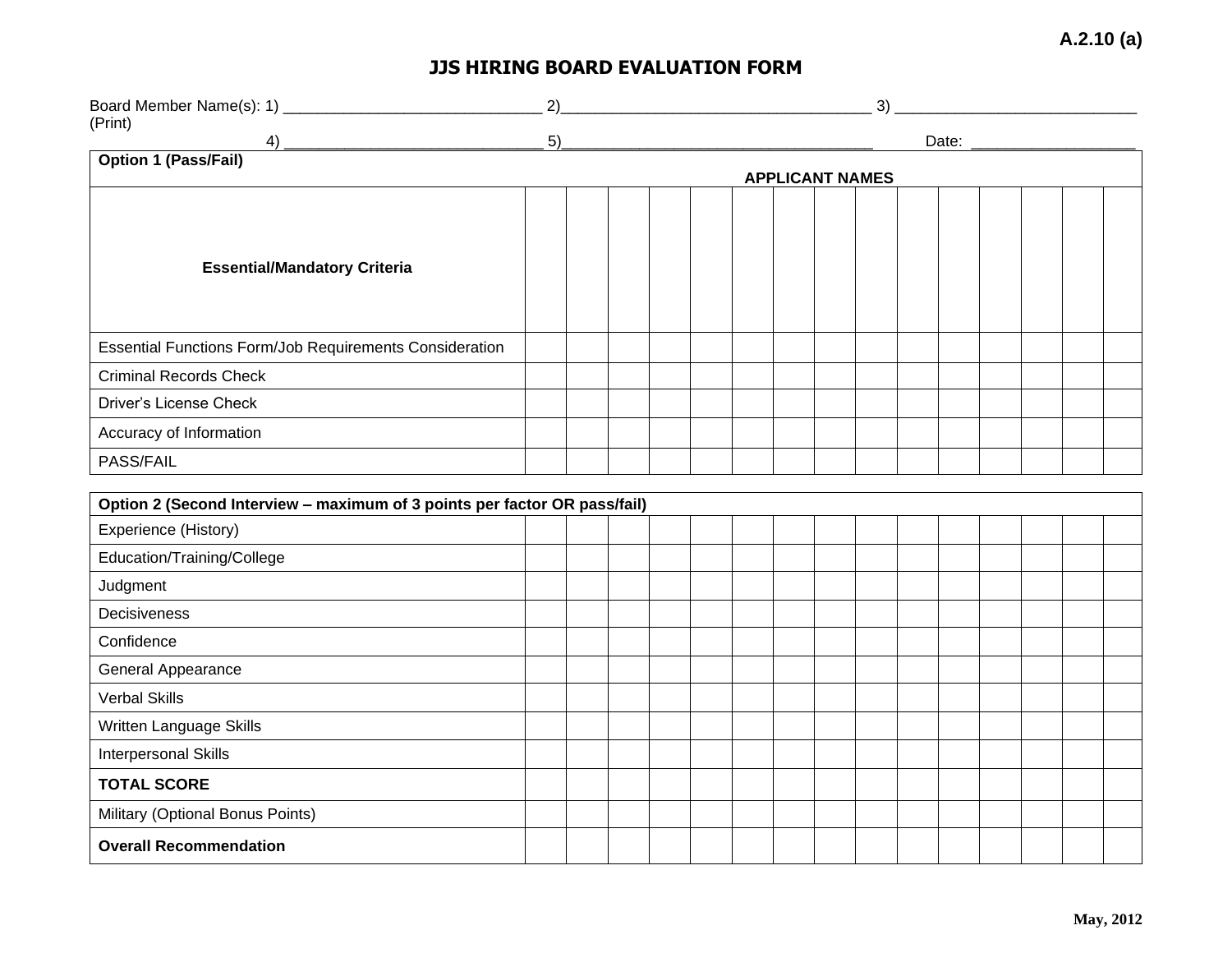## **Additional Questions to be included During Interview for JJS Positions**

| 1. | Have you ever been convicted of a felony?                                                                                  | $\Box$ Yes           | $\Box$ No               |  |  |  |  |  |  |
|----|----------------------------------------------------------------------------------------------------------------------------|----------------------|-------------------------|--|--|--|--|--|--|
|    |                                                                                                                            |                      |                         |  |  |  |  |  |  |
| 2. | Have you ever used any illegal drugs?                                                                                      | $\Box$ Yes $\Box$ No |                         |  |  |  |  |  |  |
|    |                                                                                                                            |                      |                         |  |  |  |  |  |  |
|    | Date of last usage? __________                                                                                             |                      |                         |  |  |  |  |  |  |
| 3. | Would you submit to a drug test as a condition of employment?                                                              |                      |                         |  |  |  |  |  |  |
|    | $\Box$ Yes $\Box$ No                                                                                                       |                      |                         |  |  |  |  |  |  |
| 4. | Do you have transportation to work? $\Box$ Yes                                                                             | $\Box$ No            |                         |  |  |  |  |  |  |
| 5. | Are you willing to work around persons who may have AIDS, T.B., or<br>$\Box$ No<br>hepatitis?<br>$\Box$ Yes                |                      |                         |  |  |  |  |  |  |
| 6. | Are you willing to comply with Youth Services' dress code? (YS Policy No.<br>$\Box$ Yes<br>$\Box$ No<br>A.2.15)            |                      |                         |  |  |  |  |  |  |
| 7. | Do you have any relatives employed with Youth Services?                                                                    |                      |                         |  |  |  |  |  |  |
|    | $\Box$ No<br>$\Box$ Yes                                                                                                    |                      |                         |  |  |  |  |  |  |
|    | If so, please state their names and where they are employed.                                                               |                      |                         |  |  |  |  |  |  |
|    |                                                                                                                            |                      |                         |  |  |  |  |  |  |
| 8. | Do you have any relatives in the custody of or supervised by the Office of<br>Juvenile Justice?<br>$\Box$ Yes<br>$\Box$ No |                      |                         |  |  |  |  |  |  |
| 9. | Are you available to work nights, weekends, or holidays?                                                                   |                      | $\Box$ Yes<br>$\Box$ No |  |  |  |  |  |  |
|    | If no, what prevents you from being available?                                                                             |                      |                         |  |  |  |  |  |  |